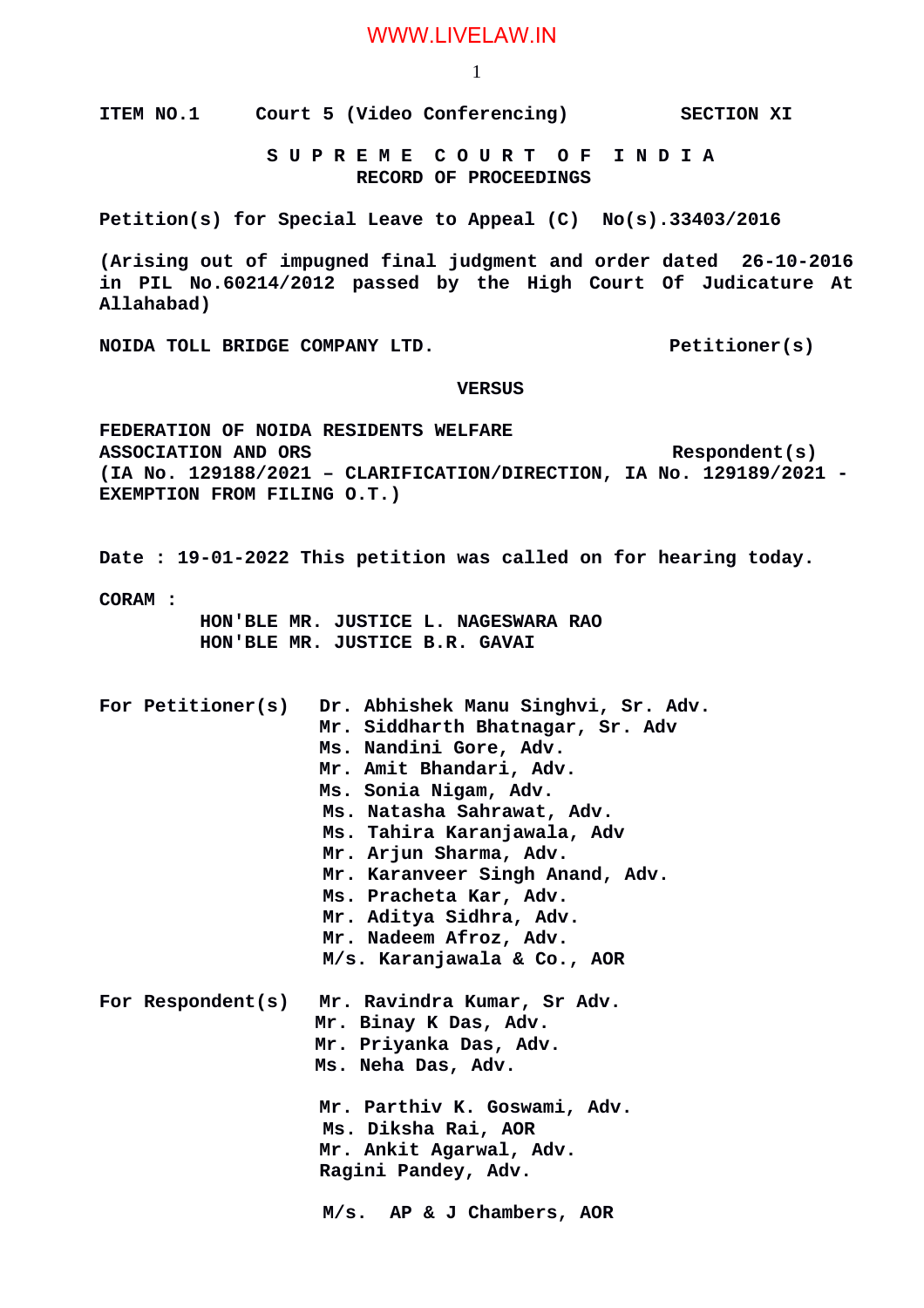## WWW.LIVELAW.IN

2

**Mr. Virag Gupta, Adv. Ms. Archana Pathak Dave, AOR Mr. Binay Kumar Das, AOR Mr. K. M. Nataraj, Ld. ASG Mr. Raj Bahadur Yadav, AOR Mr. Merusagar Samantaray, adv. Ms. Shraddha Deshmukh, adv. Mr. Sanjay Kumar Tyagi, Adv. Mr. Sharath Narayan Nambiar, Adv. Mr. Raghav Sharma, Adv. Mr. Pradeep Misra, AOR Mr Suraj Singh, Adv. Mr. Gopal Jain, Sr. Adv Mr. Piyush Joshi, Adv. Mr. Senthil Jagadeesan, AOR Ms. Sumiti Yadava, Adv. Ms. Sonakshi Malhan , Adv Mr. Sajal Jain, Adv Ms. Remya Raj, Adv**

 **Respondent-in-person**

 **UPON hearing the counsel the Court made the following O R D E R**

## **IA No.129188/2021:**

 **IA No.129188 is filed for a direction to maintain status quo with respect to display of outdoor advertisements along the DND Flyway and to direct NOIDA not to take any coercive action to remove the outdoor advertisements.**

 **Dr.Abhishek Singhvi, learned Senior counsel appearing for the applicant, submitted that the judgment of the High Court which is under appeal directed that no toll can be collected. In SLP(C) No. 8060 of 2019, arbitration proceedings have been stayed. It is the submission on behalf of the applicant that the only form of revenue for**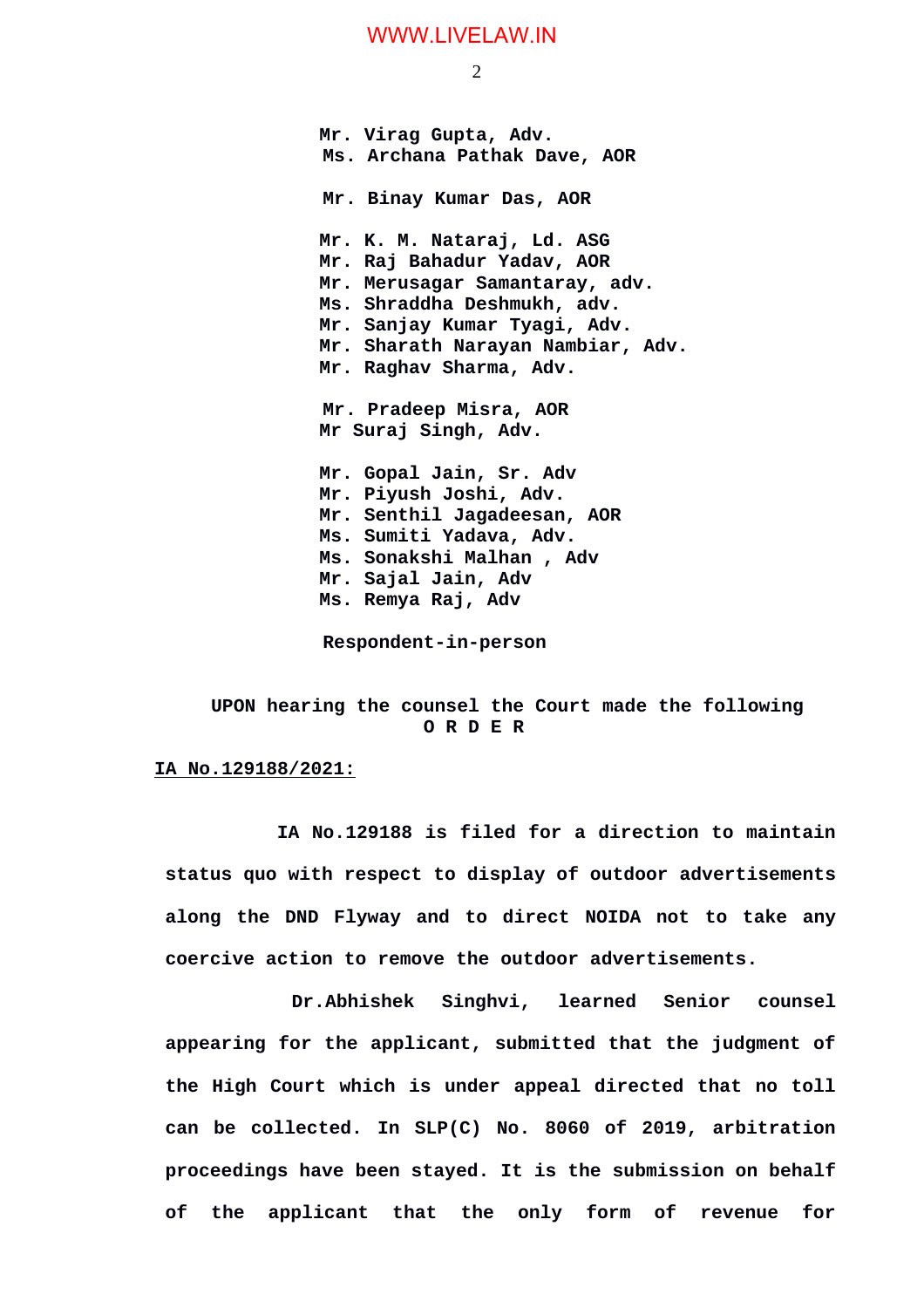WWW.LIVELAW.IN

3

**maintaining the Expressway is outdoor advertisements. According to the applicant, an application was made for display of the advertisements under the Large Format Advertisement Policy ("LFA Policy") on 09.06.2011. The fee which was being charged by NOIDA according to the LFA Policy was being paid. Subsequently, there has been an increase of the license fee charged per square feet per month from Rs.125/- to Rs.300/-. However, the applicant has been paying license fee at a reduced rate. A statement has been filed on behalf of the applicant that the license fee charged under LFA Policy is not commensurate with revenue earned through advertisements on the Noida side of the DND Flyway. It has been submitted on behalf of the applicant that permission may be granted for putting up outdoor advertisements on the Noida side of the DND Flyway on payment of Rs.125/- per square feet, till the Special Leave Petitions are finally disposed of.** 

**Mr.Ravindra Kumar, learned senior counsel appearing for NOIDA, submitted that the High Court in the impugned judgment did not deal with advertisements and the revenue therefrom. He argued that permission to put up outdoor advertisements were granted by a separate letter at the request of the applicant. He submitted that the application seeking permission for setting up outdoor advertisements was made on 31.05.2010. He referred to the letters written by the applicant, wherein it was categorically stated by the applicant that they would be bound by the conditions of the**